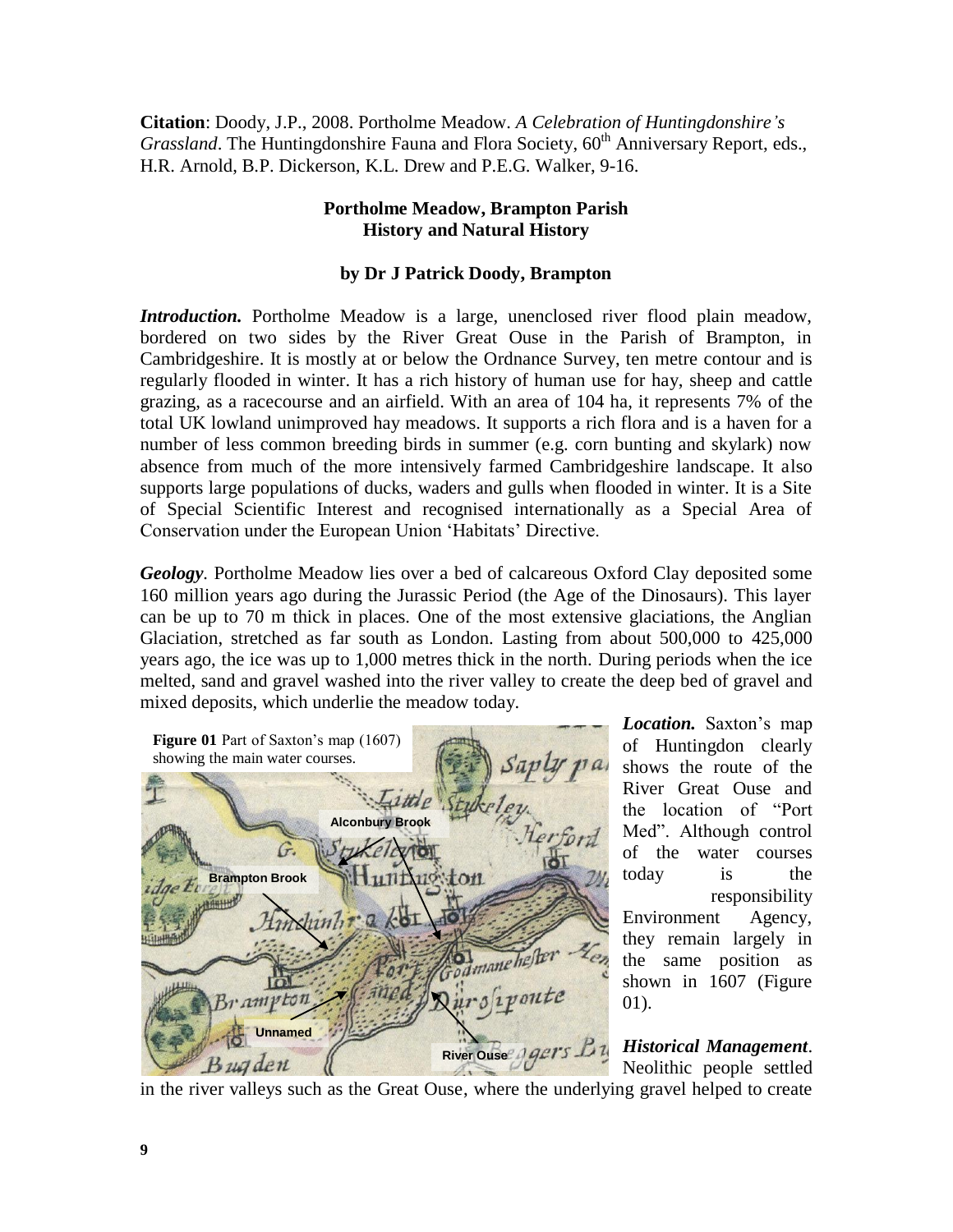soils more suitable for farming than the heavily wooded clays that surrounded them. There are Neolithic remains reported from several sites around Portholme (Archaeology sites in Huntingdon, source The Huntingdonshire Forum web site). It is possible the river provided access to the sea, even though it was 60 km away. Perhaps the name 'Port med' derives from this. There is anecdotal evidence that there was a Viking 'staithe' above Alconbury Brook, just before it flows into the River Ouse.

*Dark Ages to 1066*. In the period following the invasion of the Vikings, Huntingdon become a Saxon borough. The creation of a complicated channel system between Portholme Meadow and Godmanchester took place at that time. This provided a head of water for a succession of water mills. Control of the water system in and around Portholme thus appears to have a very early origin. There is no reference to Portholme in the Doomsday Book though it does mention 2 mills in Brampton and 3 in Godmanchester.

*The last Millennium*. The first written reference to the management of Portholme is that of King John, who in 1212 granted a charter of Common Rights. This charter prevented the area being divided, developed or enclosed and imposed strict rules as to its use. For example, animals were not allowed onto the ground until "Stocking Day" the 13th May, when the herd's boy of each common patrolled the streets at 4.00 am blowing a cow's horn. This suggests grazing in the summer rather than winter as occurs today.

It seems possible that at that time, the meadow flooded during winter months making access difficult and dangerous, due to the combined effects of high levels of precipitation and tidal inundation. Blaue's map of 1643 shows the Wash and the Fenland Basin before the major works to straighten the river Ouse and facilitate drainage of the surrounding 'fen' land, began in 1634 by Cornelius Vermuyden and others. Land shown as swampland on the map and apparently influenced by the tide, stretch beyond Portholme to Brampton. The drainage works cut off the influence of the tidal water to the River Ouse above Earith Bridge, probably leading to reduced flooding in winter months on Portholme.

Pepys the famous diarist lived for some time in Brampton. One of four entries in his diary gives an indication of the management at that time:

13th October 1662. "... and with my father took a melancholy walk to Portholme, seeing the country-maids milking their cows there, they being there now at grass, and to see with what mirth they come all home together in pomp with their milk, and sometimes they have musique go before them."

*Enclosure Acts*. Portholme was common land and several houses in Brampton held rights to graze animals. The land surveys for the enclosure acts took place in Brampton Parish in 1772, and included a map of Portholme, (County Records Office, Huntingdon). This map shows land ownership in both large plots (e.g. Lord Sandwich who owned approximately 158 acres) and narrow strips apportioned to people in Brampton village (e.g. Mr Hugh Palmer and Theo Jarvis who both owned just over one acre each). Several strips (three acres) assigned, as "Town Ground" may have been associated with the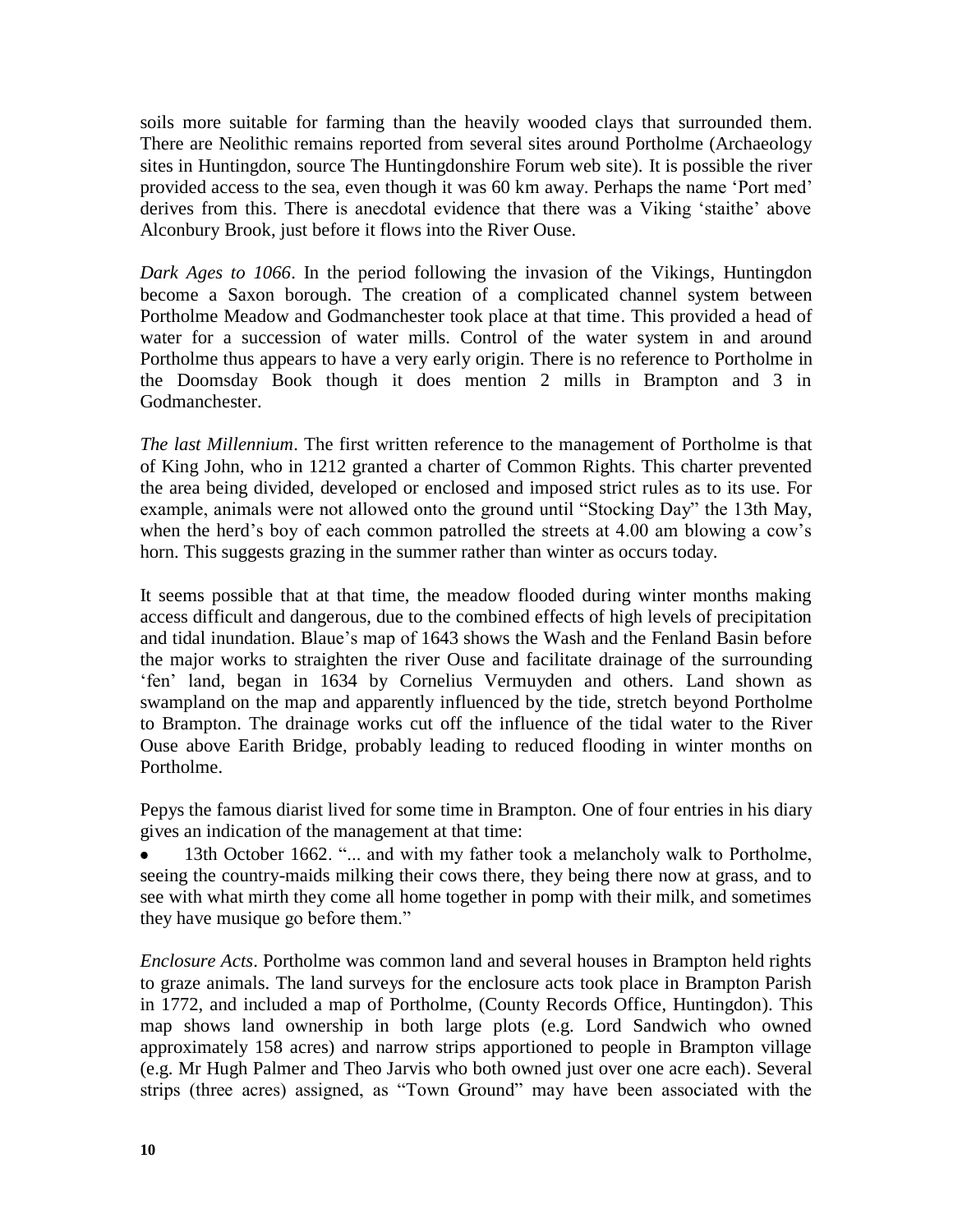village, or perhaps Huntingdon. Extracts from the Brampton Enclosure Act include detailed reference to management on Portholme 'stints' as follows:

*"….subject nevertheless to the rules orders and directions hereinafter mentioned that is to say that the said meadow called Port Holme shall be opened for cows and horses from the first day of Sept and shut on the 20 Nov in every year and that it shall not be lawful for any commoners or occupiers of right of common upon the same meadow and after the said 20 Nov till the said 1 Sept to turn feed or depasture any cows or horses thereafter. And also that the said meadow shall be opened to sheep on the 21 November in every year and shut on the 1 February both inclusive and that it shall not be lawful for any of the owners or occupiers of common rights upon the sd meadow from and after the sd 1 Feb till the sd 21 Nov to turn feed or depasture any sheep thereon."* 

*Race days at Portholme.* Some of the earliest records of racing, as we know it, were at Huntingdon from 1607, although these may have been near Sapley. The first edition of the Racing Calendar in 1773 details flat races run on Portholme, and it appears racing was already well established by then. Horace Walpole, writing in 1760, described the Huntingdon races as more than a little local affair. They ranked with the Derby as one of the nation's fashionable events of the year. It appears that the meetings went from strength to strength and by 1824 were probably as important "as any in England".

**Figure 02**. Location of Port Holme racecourse from a revised OS map of 1835



took place here for more than 200 years, until it apparently went downhill due to lack of interest. It last appeared in the racing calendar in 1896 (Hudson 1985).

*Aviators*. At the beginning of the  $20<sup>th</sup>$ Century, Portholme became a mecca for early attempts at flight, its flat terrain being perfect for take off and landing. The first flights took place in 1910 by James Radley of Bedford (Figure 03). After several trials, he The Portholme circuit was two miles in circumference and appears on several maps; see for example OS map of **1835** (Figure 02). The races began on the first Tuesday in August each year and continued for 3 days. The course had grandstands, footbridges and facilities for other activities - included fairgrounds, cockfighting, boxing etc. A picture by Wooll, held at the Norris Museum in St Ives shows a grandstand 'on stilts'. Flat racing under Jockey Club rules

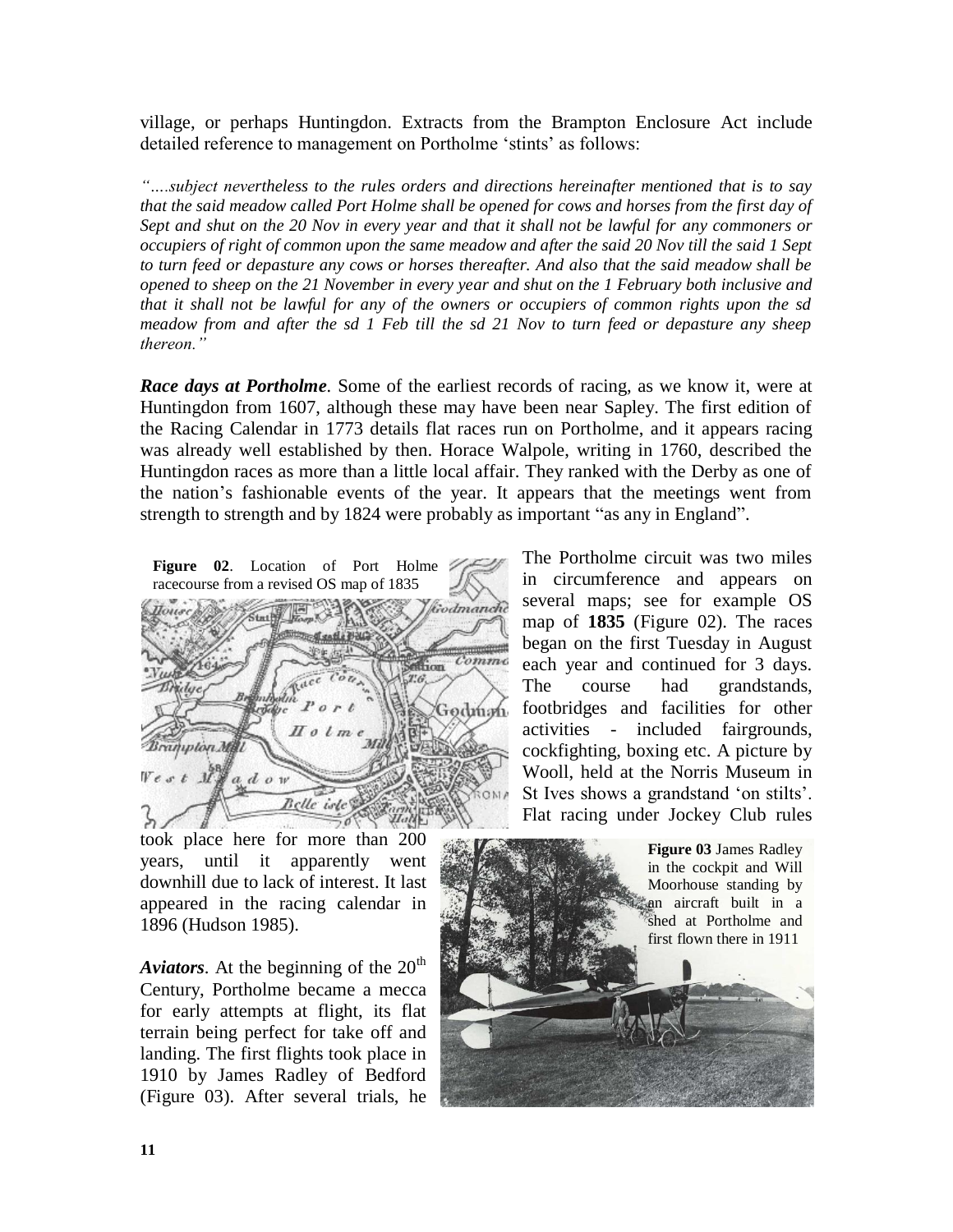eventually flew the circular course, covering a total of 16½ miles at a height of 40ft in 23 minutes 55 seconds (average speed 42 m.p.h.). By May, the aviators had left and the meadow was 'put down for hay'. In 1910, only one year after Bleriot's cross-channel flight, proposals were made that Portholme be established as "an aviation course" (Buist 1992). Although flying continued this was largely for practice and flying display proposals were left in abeyance. The cost of leasing the field, flooding and the need to protect the hay crop all worked against the proposals.

A Port Holme Aviation Company made a small number of aeroplanes but by 1912 went out of business. Despite a brief respite in the Great War, when the Admiralty ordered several seaplanes, these were not a success. In the years of the Great War and up until the early 1930s, the Royal Flying Corps used Portholme. At one time, there were proposals that the site become an airport. Thankfully, the periodic flooding, so important to the maintenance of the nature conservation interest, made it less than suitable for this activity also.

*Vegetation of lowland hay meadows*. The communities associated with lowland hay meadows are characterised by species-rich swards containing frequent Red fescue *Festuca rubra*, Crested dog's-tail *Cynosurus cristatus*, Meadow foxtail *Alopecurus pratensis*, Great burnet *Sanguisorba officinalis*, Meadowsweet *Filipendula ulmaria* and Meadow buttercup *Ranunculus acris*. They also provide an important habitat in the UK for Fritillary *Fritillaria meleagris*. The main vegetation type occurring at Portholme is included in the "Natural and semi-natural grassland formations" section of the habitats for selection under the European Union Habitats Directive. It corresponds to National Vegetation Classification type, Mesotrophic Grasslands (**MG4**) -*Alopecurus pratensis - Sanguisorba officinalis* grassland.



*Distribution*. The vegetation type is restricted in the UK. It occurs almost entirely in central and southern England, with a few scattered sites along the Welsh borders (Figure 04). It covers less than 1,500 ha, surviving in scattered and mostly small sites. Particularly important concentrations occur in the valley of the River Thames and its tributaries, and in the Vale of York Rivers, especially the Derwent (Figure 04).

The meadow flora of Portholme was obviously rich and as far back as 1586 William Camden in his "*Britannia*" the first ever published topographical survey of the whole British Isles, county-by-county described it thus:

"*It was from these Castle hils, where there is a goodly prospect a great way off, a man may*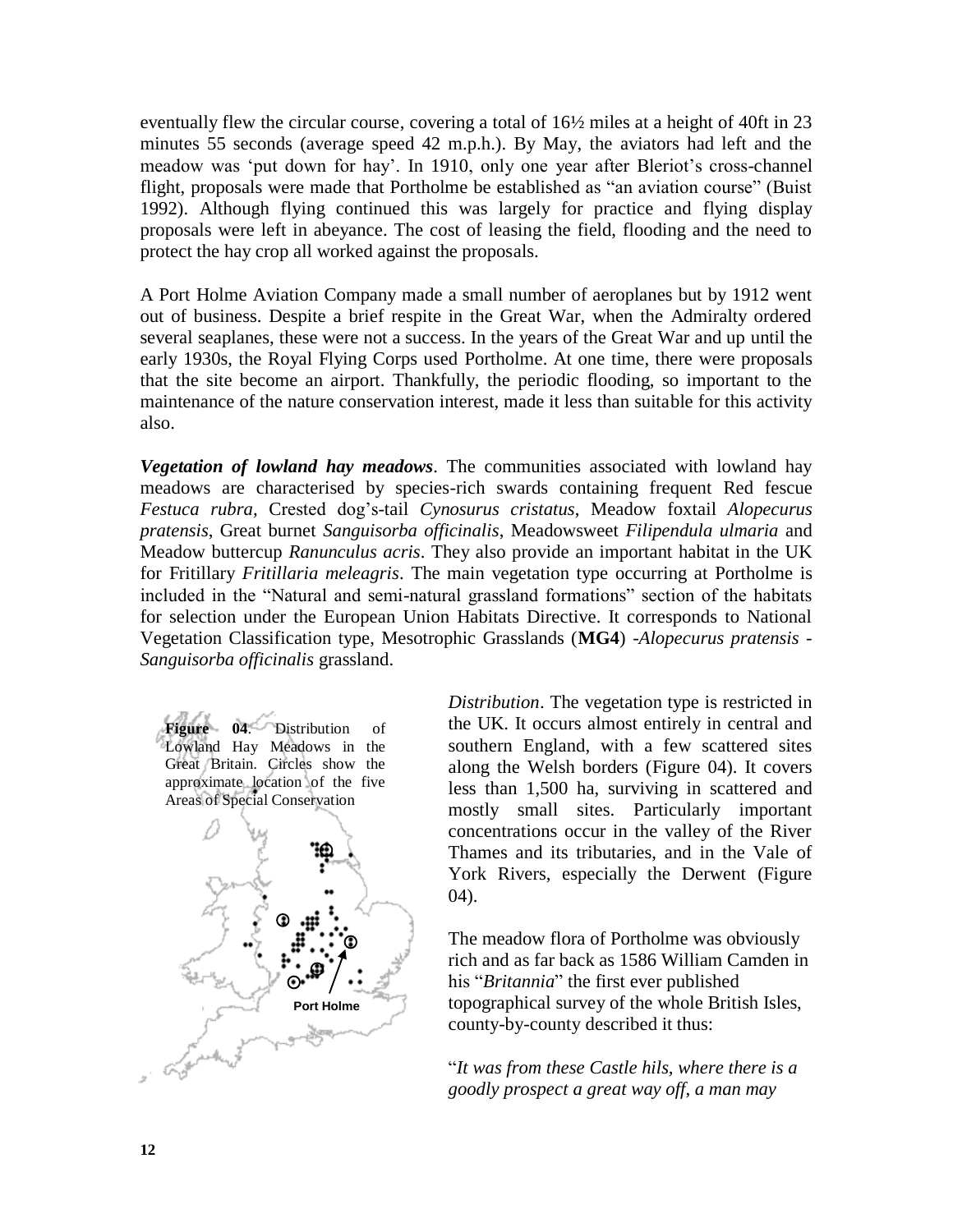*behold below a medow which they call Portsholme, environed round about with the river Ouse, the same verie exceeding large, and of all others that the sunne ever shone upon most fresh and beautiful, whereof in the spring time this may be truely said*:

- "*The pleasant spring faire floures doth yeeld;*
- *O divers colours, in this field*." (Camden 1607).

Whilst this may be something of an exaggeration nowadays, it is still exceedingly rich with many attractive meadow plants. These include many typical plants of neutral grasslands as well as a number with a local distribution. In total there are over two hundred plants recorded from Portholme. Of these one hundred and five are found on the meadow and include species of both dry and wet conditions. The former include:

| Lady's bedstraw Galium verum;       | Pepper-saxifrage Silaum silaus;  |
|-------------------------------------|----------------------------------|
| Marsh ragwort Senecio aquaticus;    | Pignut <i>Conopodium majus</i> ; |
| Meadow crane's-bill <i>Geranium</i> | Sneezewort Achillea ptarmica;    |
| <i>pratense</i> ;                   | Yellow-rattle Rhinanthus minor.  |

The latter are restricted to a wet hollow near the entrance to the site from Godmanchester where Water dock *Rumex hydrolapathum*, the handsome Flowering rush *Butomus umbellatus* and Cuckooflower *Cardamine pratensis*.

There are two rare species on Portholme: Narrow-leaved water dropwort *Oenanthe silaifolia*, a rather non-descript plant only discovered in 1997 and Fritillary *Fritillaria meleagris* an extremely attractive species, first recorded in 1926. The population increased dramatically in recent years with the number of flowering spikes reaching over 1,000 in 2005 and 2006. Following the very wet and prolonged spell in the early part of 2007 when the site remained flooded for many weeks, the number of flowering spikes dropped considerably. Outlying colonies of the species appear to have expanded into the higher and drier parts of the site. Widespread in England and Wales the plant is now lost from about two thirds of its original sites. Portholme is the only site for the species in the old county of Huntingdonshire.

*Animals*. Portholme is an important site for a number of bird species. Notable amongst these is a small, but thriving population of breeding corn bunting, displaced from many of the more intensively farmed areas of Cambridgeshire. It can be seen and heard singing (a call that sounds like jangling keys), on the pylons and wires in the centre of the site. At any time of the year, especially in autumn and spring pied wagtails, goldfinches feeding on the abundant Hardheads *Centaurea nigra*, meadow pipits, grey wagtails and skylarks are amongst the other passerines present.

Winter flooding also attracts waders, ducks and gulls. Species such as northern lapwing, golden plover, wigeon and black-headed gulls are, sometimes measured in their thousands. Other less common species also appear on the site taking advantage of the rich feeding, including black-tailed godwit. Fieldfares and redwings, winter visitors nesting in Scandinavia, also feed on invertebrates brought to the surface when water levels are near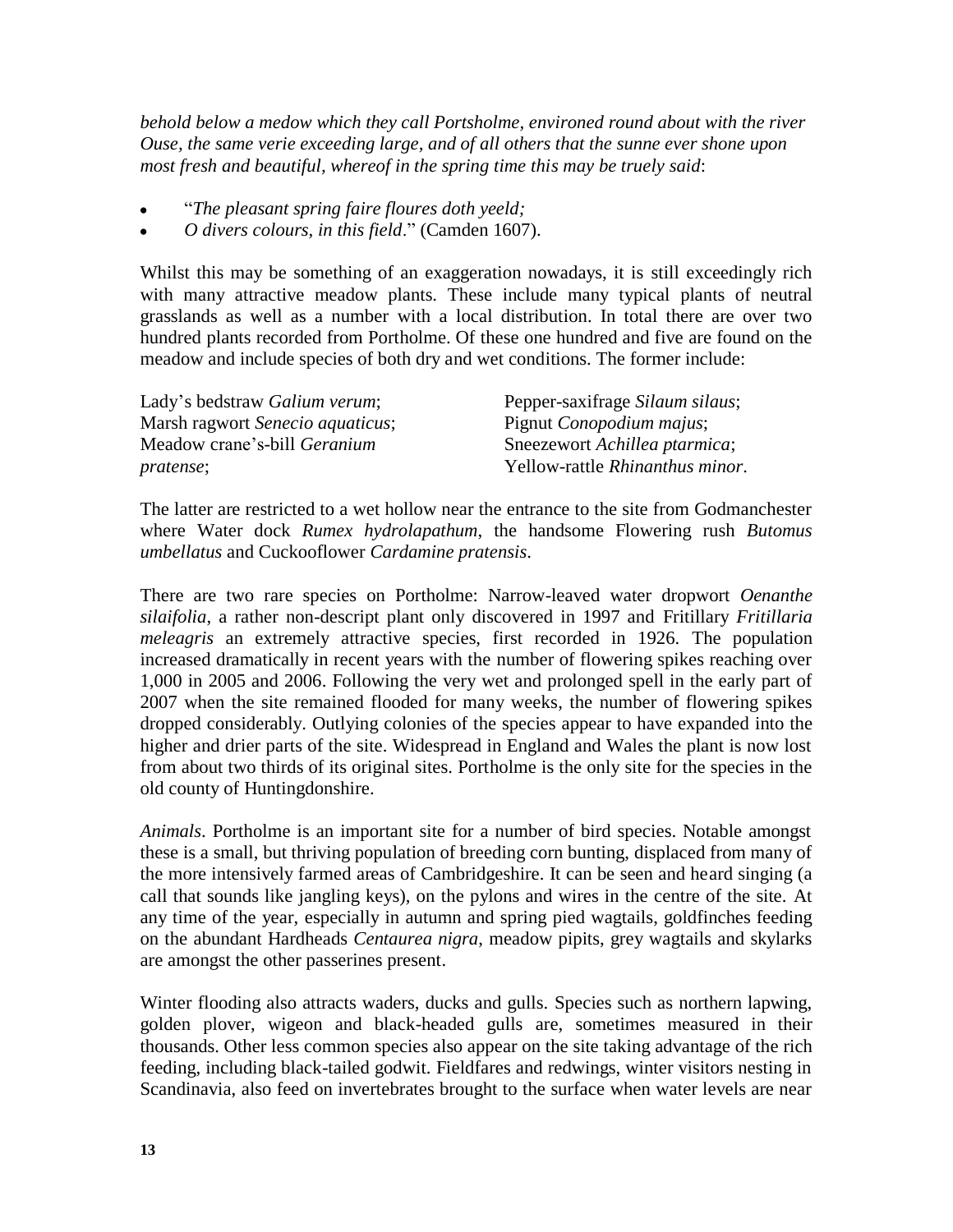the surface, but not flooded. The species, in the same family as the song thrush, appear in flocks of several hundred. They use Portholme as one of many fuelling stops prior to their northward migration in early spring. Very little information is available for other animals. Several rare invertebrates include three rare flies and a rare dragonfly. Occasionally, uncommon butterflies such as the clouded yellow can be seen flying over the site and the horsefly is plentiful!

**Management***.* This is perhaps the most important aspect of this site and closely links traditional agricultural use with its nature conservation features valued at national and European levels. The fact that the site has not been subject to intensive agricultural use, including ploughing or from the extensive application of artificial fertilizers, has allowed a number of herbs, lost from other permanent but 'improved' grassland, to survive. The pattern of management (detailed above) and described in 1772, was probably largely a continuation of a much older pattern. This continues today with a hay crop and aftermath grazing forming the basis of management.

The 'main roadways' are cut prior to the sale and in accordance with the pattern shown on the 1772 enclosure map. The prescription for timing and stock levels is also very similar to those laid down by the Enclosure Act and described above. Today cattle and sheep often graze the site together although strictly speaking they should graze the site at different times of the year. In 2005 and 2006 the sheep were joined by a unusual visitor, a red deer. The hay crop and aftermath grazing are sold each year at auction by (Alexanders Auctioneers, Huntingdon) on or around the  $15<sup>th</sup>$  June.

## **Conclusions**

Today, the London Angling Society, which receives the proceeds of the sale of hay and aftermath grazing, owns most of the site. The Thomas Miller Charity also owns a small portion of the meadow totalling about 4 acres. This derives from a will of 1681, when Thomas Miller left to "the Town of Brampton" three parcels of land on Port Holme the rent from which should be paid to the Minister of the Parish every year for preaching a sermon on New Year's Day and the rest to be distributed to the poor in Easter Week.

The surviving nature conservation values of Portholme rest on two key features of the site:

- 1. The historical pattern of use involving traditional patterns of cutting for hay coupled with aftermath grazing helps to ensure that succession to coarse grassland and eventually wet scrub does not happen;
- 2. Flooding has restricted its use for intensive agriculture, as an airfield or for other uses involving extensive or intensive activity. At the same time flooding provides a means of naturally fertilising the soil without the need for artificial fertilizers to sustain a valuable hay crop.

Portholme Meadow, designated by Natural England (formerly English Nature) as a Site of Special Scientific Interest under Section 28 of the Wildlife and Countryside Act 1981 is an example of a 'lowland hay meadow'. It is one of only five sites identified as being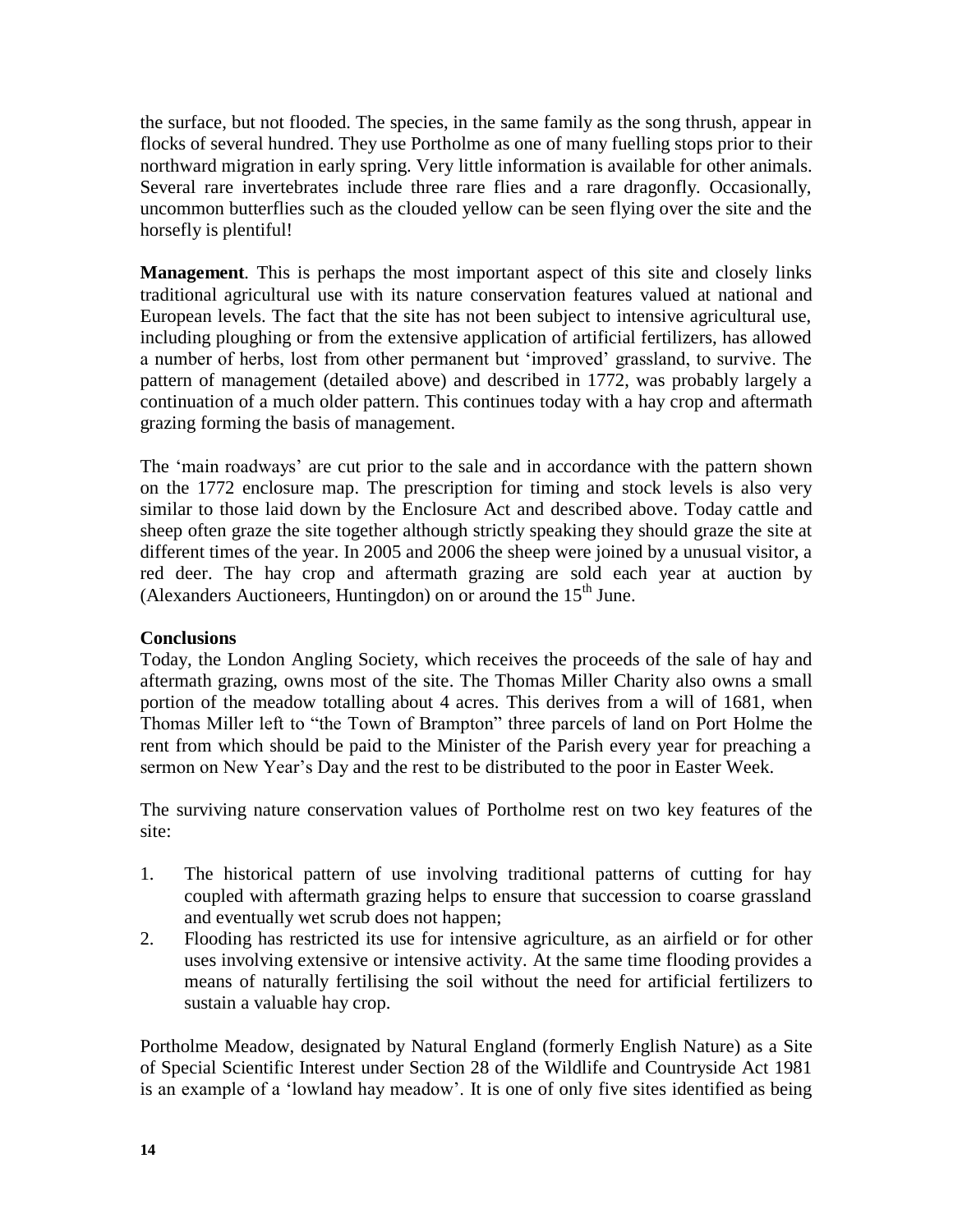of international importance under the European Union 'Habitats' Directive as a Special Area of Conservation for this vegetation type. The designations help protect the site from damaging developments and ensure the maintenance of the nature conservation value of the site. Restrictions include a ban on the use of all artificial fertilisers or herbicides (except for spot spraying dock). The nature conservation designations are also likely to deter developments such as gravel extraction and even road building.

A recent decision to put back the date for beginning haymaking by two weeks to the  $1<sup>st</sup>$ July (to improve the chances for nesting birds and allow seed set) has been reversed. It seems that the traditional pattern of management, in place for at least 250 years and possibly much longer, has helped ensure the meadow continues to be one of "*the largest and most flowery spot the sun ever beheld*" (Camden 1607).

Portholme has a fascinating history. The seeds of its protection and management stretch back nearly 1,000 years. It seems likely that the traditional management of the site for hay and gazing by domestic stock will continue. The implications of global warming and in particular the incidence and duration of flooding are not so clear.

In the past flooding in winter was the norm. Pepys refers to Portholme being flooded in May 1668, which seems unusually late. An early photograph from 1903 shows the site to be completely flooding up to and including the surrounds of the racecourse grand stand, still present at that time. 'Bank-full' data from the Environment Agency confirm the pattern of inundation. Periods when the site is partly flooded for a few days occur most often. More extreme events are less frequent, but the winters of 2000/1, 2003/4 and 2006/7, when particularly prolonged events occurred. These reflect an increasing pattern of more extreme weather predicted by global warming. The winter of 2001/2 was particularly dry. Note that not all events result in the complete coverage of the site, although the floods of 1903 and in 2006/7 were two such.

Spring appears to have been the most common period when flooding occurred. In recent years, (1993 onwards) anecdotal information, from a former English Nature Conservation Officer, suggests that there has been an increase in autumn flooding, notably in 2000. Coupled with a tendency for the duration of flooding to increase, this has led to adverse changes taking place in the vegetation. The longer periods of inundation seen in recent years, cause 'die-back' in flood-sensitive species. Additional nutrients favour coarser grasses and herbs, at the expense of some of the less common species. Curled dock *Rumex crispus*, in particular, seems to have responded to the long period of flooding in 2000/1 and subsequently. This resulted in it becoming visually dominant over much of the northeastern part of the site, to the detriment of both the meadow plants and the value of the hay crop.

The survey of fritillary and particularly the five-fold reduction in flowering spikes in 2007 suggest that prolonged water logging can adversely affect even on a species tolerant of periodic flooding. It remains to be seen whether the population recovers. However, what ever happens, there is a clear message that the survival of this meadow is more dependent than ever on decisions taken in relation to water management along the whole